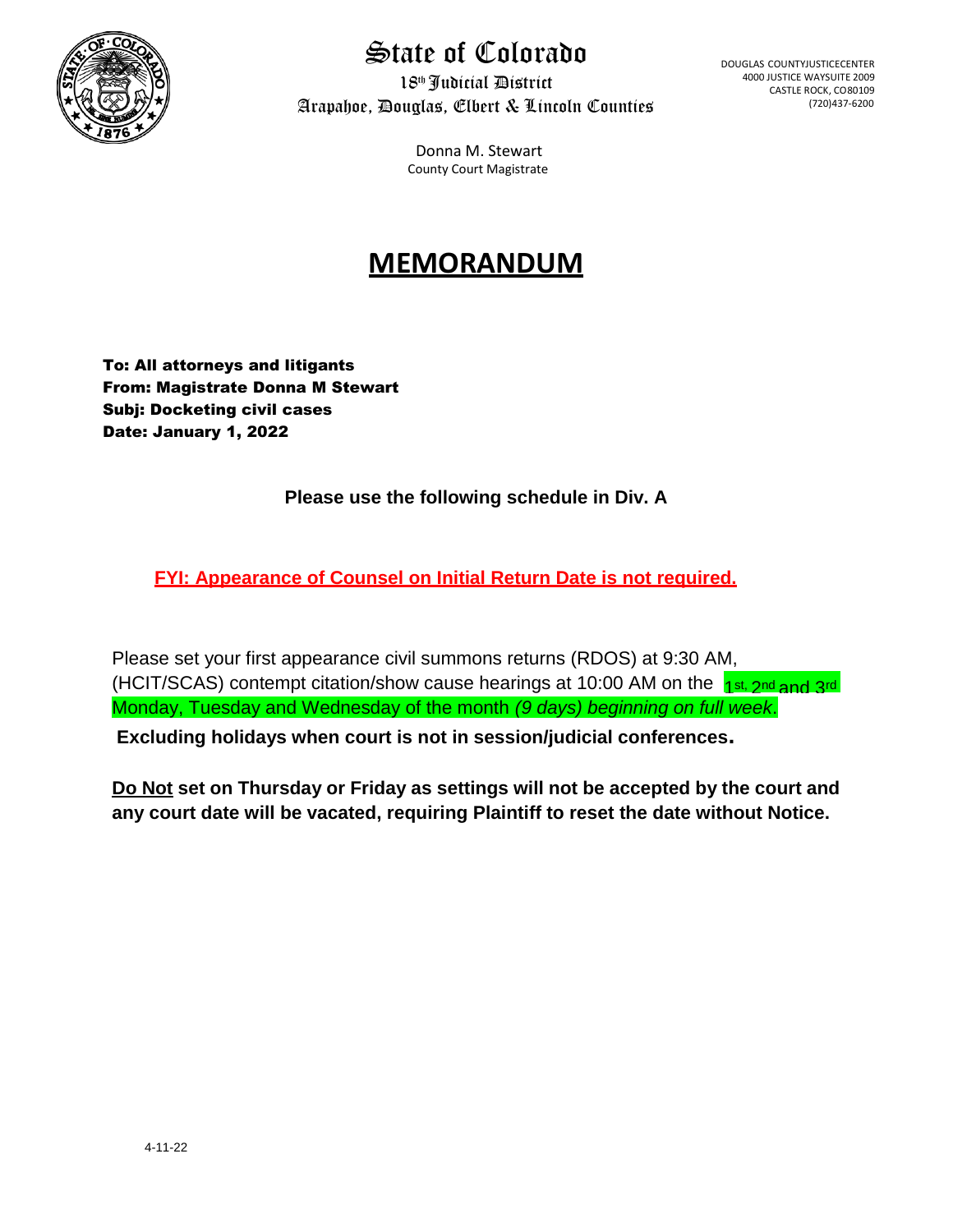

### State of Colorado

18th Judicial District Arapahoe, Douglas, Elbert & Lincoln Counties DOUGLAS COUNTYJUSTICECENTER 4000 JUSTICE WAYSUITE 2009 CASTLE ROCK, CO80109 (720)437-6200

Donna M. Stewart County Court Magistrate

# **CIVIL MONEY RETURN CALENDAR ONLY**

## **2022 Calendar**

|                 |                 |                 |         | January |                 |    |  |  |  |  |  |  |  |  |  |
|-----------------|-----------------|-----------------|---------|---------|-----------------|----|--|--|--|--|--|--|--|--|--|
|                 | Su Mo Tu We Th  |                 |         |         | Fr              | Sa |  |  |  |  |  |  |  |  |  |
|                 |                 |                 |         |         |                 | 1  |  |  |  |  |  |  |  |  |  |
| $\overline{2}$  | 3               | 4               | 5       | 6       | 7               | 8  |  |  |  |  |  |  |  |  |  |
| 9               | $\overline{10}$ |                 | 12      | 13      |                 | 15 |  |  |  |  |  |  |  |  |  |
| 16              | 17              | $\overline{18}$ | 19      | 20      | 21              | 22 |  |  |  |  |  |  |  |  |  |
| 23              | 24              | 25              | 26      | 27      | 28              | 29 |  |  |  |  |  |  |  |  |  |
| 30              | 31              |                 |         |         |                 |    |  |  |  |  |  |  |  |  |  |
|                 | May             |                 |         |         |                 |    |  |  |  |  |  |  |  |  |  |
|                 | <b>Su</b> Mo    |                 | TulWeTh |         | Fr              | Sa |  |  |  |  |  |  |  |  |  |
| 1               | 2               | 3               | 4       | 5       | 6               | 7  |  |  |  |  |  |  |  |  |  |
| 8               |                 |                 |         | 12      | $\overline{13}$ | 14 |  |  |  |  |  |  |  |  |  |
| 15              | 16              | 17              | 18      | 19      |                 | 21 |  |  |  |  |  |  |  |  |  |
| $\overline{22}$ | 23              | 24              | 25      | 26      | 27              | 28 |  |  |  |  |  |  |  |  |  |
| 29              | 30              | 31              |         |         |                 |    |  |  |  |  |  |  |  |  |  |
|                 |                 |                 |         |         |                 |    |  |  |  |  |  |  |  |  |  |

|                  |                 |       | January           |       |    |                         |   |                         |                |    |       | February        |    |           |  | <b>March</b>    |              |      |                 |                |                 |                | <b>April</b>   |              |                 |                 |           |    |                 |
|------------------|-----------------|-------|-------------------|-------|----|-------------------------|---|-------------------------|----------------|----|-------|-----------------|----|-----------|--|-----------------|--------------|------|-----------------|----------------|-----------------|----------------|----------------|--------------|-----------------|-----------------|-----------|----|-----------------|
|                  |                 |       | Su Mo Tu We Th Fr |       |    | Sa                      |   | <b>Su</b> Mo TuWe Th Fr |                |    |       |                 |    | <b>Sa</b> |  | SuMoTuWeTh      |              |      |                 |                |                 | Fr Sa          | SuMoTuWeTh     |              |                 |                 |           | Fr | <b>Sa</b>       |
|                  |                 |       |                   |       |    |                         |   |                         |                |    |       | 3               | 4  | 5         |  |                 |              |      |                 | 3              | 4               | 5              |                |              |                 |                 |           |    | $\overline{2}$  |
| $\overline{2}$   | 3               | 4     | 5                 | 6     | 7  | $\overline{\mathbf{8}}$ |   | 6                       |                | 8  | 9     | 10              | 1  | 12        |  | $6\phantom{1}6$ |              |      |                 |                |                 | 12             | 3 <sup>5</sup> |              |                 | 6               | 7         | 8  | 9               |
| 9                |                 |       | 12                | 13    |    | 15                      |   | 13                      | $\vert$        |    | 15 16 | 17 <sub>l</sub> | 18 | 19        |  | 13              | 14           | 15   | 16 <sup>1</sup> | 17             | 18 <sup>1</sup> | 19             | 10             | 11           | 12 <sub>1</sub> | 13              | 14        | 15 | 16              |
| 16               | 17              | 18    | 19                | 20    | 21 | 22                      |   | 20                      | 2 <sup>1</sup> |    | 22 23 | 24 25 26        |    |           |  | 20              | 21           |      |                 | 22 23 24 25 26 |                 |                | 17             | 18           | 19              | 20              | 21        | 22 | 23              |
| 23               |                 | 24 25 | 26                | 27    | 28 | 29                      |   | 27                      | 28             |    |       |                 |    |           |  | 27              | 28           | 29   |                 |                |                 |                | 24             | 25 26        |                 | 27              | 28        |    | 30              |
| 30               | 31              |       |                   |       |    |                         |   |                         |                |    |       |                 |    |           |  |                 |              |      |                 |                |                 |                |                |              |                 |                 |           |    |                 |
|                  |                 |       | <b>May</b>        |       |    |                         | 8 | June                    |                |    |       |                 |    | 5         |  |                 |              | July |                 |                |                 |                |                |              | <b>August</b>   |                 |           |    |                 |
|                  |                 |       | SuMoTuWeTh        |       | Fr | Sa                      |   | <b>Su</b> Mo Tul We Th  |                |    |       |                 | Fr | Sa        |  |                 | <b>Su</b> Md |      | Tul We          | Th             | Fr              | <b>Sa</b>      |                | <b>Su</b> Md |                 |                 | Tu W b Th | Fr | <b>Sa</b>       |
| 1                |                 | 3     |                   | 5     | 6  | $\overline{7}$          |   |                         |                |    |       | 2               | 3  | 4         |  |                 |              |      |                 |                |                 | $\overline{2}$ |                |              | 2               | 3               | 4         | 5  | $6\phantom{1}6$ |
| $\boldsymbol{8}$ |                 |       |                   | 12    | 13 | 14                      |   | 5                       |                |    |       |                 |    | 11        |  | 3               | 4            |      |                 |                |                 | 9              | $\overline{7}$ | 8            | 9               |                 | 11        | 12 | 13              |
| 15               | 16              |       | 18                | 19    |    | 21                      |   | 12                      |                | 4  | 15    | 16              |    | 18        |  | 10              |              |      | 3               | 14             | 15              | 16             | 14             | 15           | $\overline{6}$  |                 | 18        | 19 | 20              |
| 22               |                 |       | 23 24 25          | 26 27 |    | 28                      |   | 19                      |                | 21 | 22    | 23              |    | 24 25     |  | 17              | 18           | ۱9   | 20              | 21             | $\overline{22}$ | 23             | 21             | 22           | 23              | $\overline{24}$ | 25        | 26 | 27              |
| 29               | 30 <sup>°</sup> | 31    |                   |       |    |                         |   | 26                      | 27             | 28 |       | $29$ 30         |    |           |  | 24              | 25           | 26   | 27              | 28             | 29              | 30             | 28             | 29           | 30              | 31              |           |    |                 |
|                  |                 |       |                   |       |    |                         |   |                         |                |    |       |                 |    |           |  | 31              |              |      |                 |                |                 |                |                |              |                 |                 |           |    |                 |

|                         | September |   |             |             |    |         |  |  |  |  |  |  |  |  |  |
|-------------------------|-----------|---|-------------|-------------|----|---------|--|--|--|--|--|--|--|--|--|
| SuMo Tu We Th Fr Sa     |           |   |             |             |    |         |  |  |  |  |  |  |  |  |  |
|                         |           |   |             |             | 2  | 3       |  |  |  |  |  |  |  |  |  |
| $\overline{\mathbf{A}}$ | 5         | 6 | 7           | 8           | 9  | 10      |  |  |  |  |  |  |  |  |  |
| 11                      |           |   |             | 15          |    | $16$ 17 |  |  |  |  |  |  |  |  |  |
| <b>18</b>               |           |   |             | 19 20 21 22 |    | 23 24   |  |  |  |  |  |  |  |  |  |
| 25                      |           |   | 26 27 28 29 |             | 30 |         |  |  |  |  |  |  |  |  |  |
|                         |           |   |             |             |    |         |  |  |  |  |  |  |  |  |  |

|                     | October |                 |   |             |   |             |  |  |  |  |  |  |  |  |  |
|---------------------|---------|-----------------|---|-------------|---|-------------|--|--|--|--|--|--|--|--|--|
| SuMo Tu We Th Fr Sa |         |                 |   |             |   |             |  |  |  |  |  |  |  |  |  |
|                     |         |                 |   |             |   |             |  |  |  |  |  |  |  |  |  |
| $\overline{2}$      | 3       | 4               | 5 | 6           | 7 | 8           |  |  |  |  |  |  |  |  |  |
| 9                   |         | 11              |   | 12 13       |   | 14 15       |  |  |  |  |  |  |  |  |  |
| 16                  | 17      | $\overline{18}$ |   | 19 20 21 22 |   |             |  |  |  |  |  |  |  |  |  |
| 23                  | 24      | 25              |   |             |   | 26 27 28 29 |  |  |  |  |  |  |  |  |  |
| 30                  | 31      |                 |   |             |   |             |  |  |  |  |  |  |  |  |  |

|                         |                 |                 | March          |    |                 |                |
|-------------------------|-----------------|-----------------|----------------|----|-----------------|----------------|
|                         |                 |                 | SuMoTuWeTh     |    | Fr              | Sa             |
|                         |                 | 1               | 2              | 3  | 4               | 5              |
| 6                       |                 |                 |                |    |                 | 12             |
| 13                      | 14              | 15              | 16             | 17 | 18              | 19             |
| 20                      | $\overline{21}$ | 22              | 23             | 24 | 25 26           |                |
| 27                      | 28 29           |                 |                |    |                 |                |
|                         |                 |                 |                |    |                 |                |
|                         |                 |                 | July           |    |                 |                |
|                         |                 |                 | Su Md Tu Wd Th |    | Fr              | Sa             |
|                         |                 |                 |                |    | 1               | $\overline{2}$ |
| $\overline{\mathbf{3}}$ | 4               |                 |                |    |                 | 9              |
| 10                      | 1               | $\overline{12}$ | 13             | 14 | 15              | 16             |
| 17                      | 18              | 19              | 20             | 21 | $\overline{22}$ | 23             |
| 24                      | 25              | 26              | 27             | 28 | 29              | 30             |
| 31                      |                 |                 |                |    |                 |                |

| <b>November</b> |               |                 |    |    |    |     |  |  |  |  |  |  |
|-----------------|---------------|-----------------|----|----|----|-----|--|--|--|--|--|--|
|                 | SuMo Tu We Th |                 |    |    | Fr | Sal |  |  |  |  |  |  |
|                 |               |                 | 2  | 3  |    | 5   |  |  |  |  |  |  |
| $6\phantom{1}$  |               | 8               | 9  | 10 | 11 | 12  |  |  |  |  |  |  |
| 13              | 14            | $\overline{15}$ | 16 | 17 | 18 | 19  |  |  |  |  |  |  |
| 20              | 21            | 22              | 23 | 24 | 25 | 26  |  |  |  |  |  |  |
| 27              | 28            | 29              | 30 |    |    |     |  |  |  |  |  |  |
|                 |               |                 |    |    |    |     |  |  |  |  |  |  |

|                |              |                | April           |    |    |                |
|----------------|--------------|----------------|-----------------|----|----|----------------|
|                | SuMoTuWeTh   |                |                 |    | Fr | Sa             |
|                |              |                |                 |    |    | $\overline{2}$ |
| $\mathbf{3}$   |              |                | 6               | 7  | 8  | 9              |
| 10             |              | 12             | 13              | 14 | 15 | 16             |
| 17             | 18           | 19             | 20              | 21 | 22 | 23             |
| 24             | 25           | 26             | $\overline{27}$ | 28 |    | 30             |
|                |              |                |                 |    |    |                |
|                |              |                | <b>August</b>   |    |    |                |
|                | <b>Su</b> Mc |                | Tu W  Fr        |    | Fr | Sa             |
|                | 1            | $\overline{c}$ | 3               | 4  | 5  | 6              |
| $\overline{7}$ | 8            | 9              | 10              | 11 | 12 | 13             |
| 14             | 15           | 16             | 17              | 18 | 19 | 20             |
| 21             | 22           | 23             | 24              | 25 | 26 | 27             |
| 28             | 29           | 30             | 31              |    |    |                |
|                |              |                |                 |    |    |                |

| December |                      |   |   |   |           |  |  |  |  |  |  |  |  |  |
|----------|----------------------|---|---|---|-----------|--|--|--|--|--|--|--|--|--|
|          | Su Md Tu Wd Th Fr    |   |   |   | <b>Sa</b> |  |  |  |  |  |  |  |  |  |
|          |                      |   |   | 2 | 3         |  |  |  |  |  |  |  |  |  |
| 5        | 6                    | 7 | 8 | 9 |           |  |  |  |  |  |  |  |  |  |
|          | 11 12 13 14 15 16 17 |   |   |   |           |  |  |  |  |  |  |  |  |  |
|          | 18 19 20 21 22 23 24 |   |   |   |           |  |  |  |  |  |  |  |  |  |
|          | 25 26 27 28 29 30 31 |   |   |   |           |  |  |  |  |  |  |  |  |  |
|          |                      |   |   |   |           |  |  |  |  |  |  |  |  |  |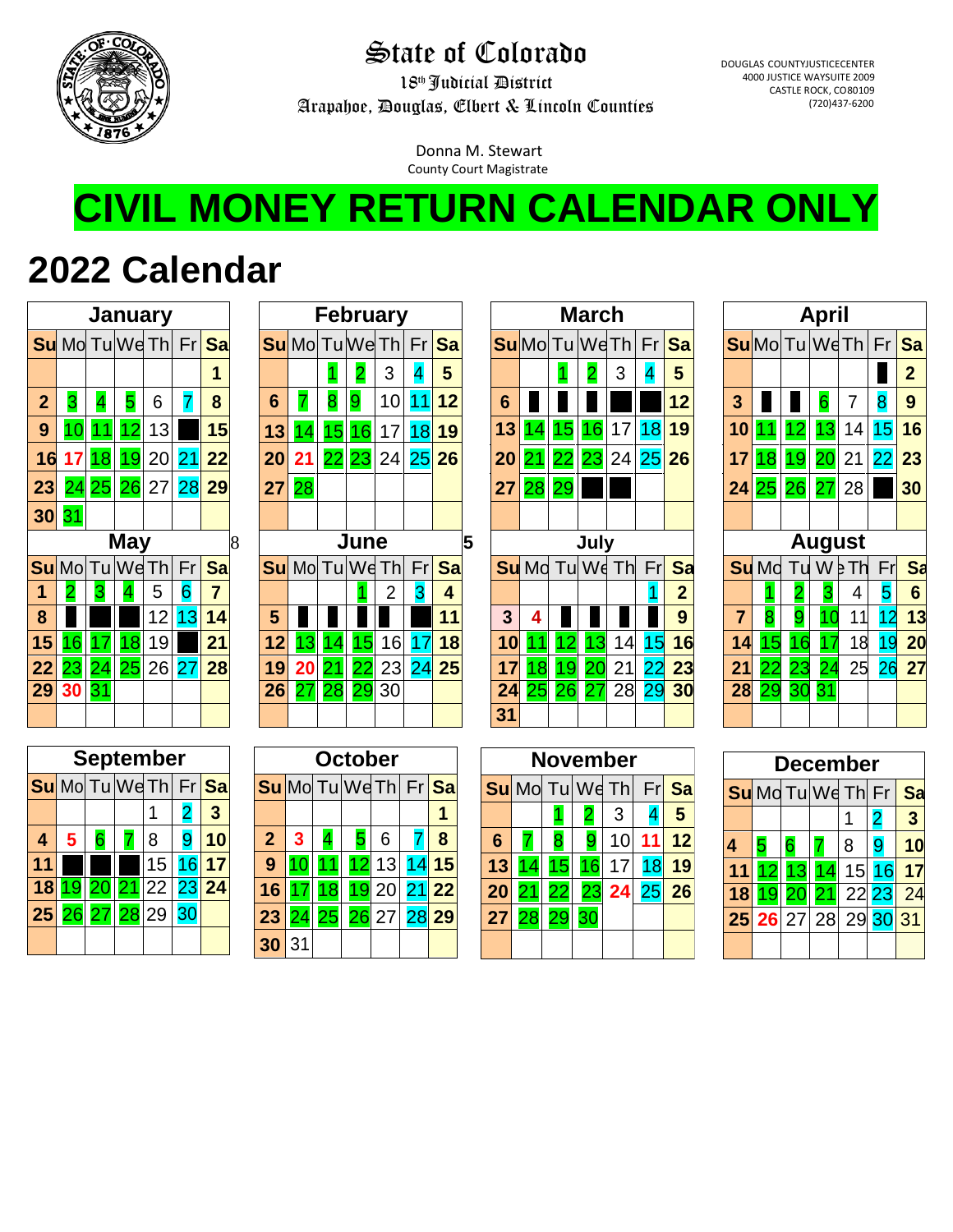

## State of Colorado

18th Judicial District Arapahoe, Douglas, Elbert & Lincoln Counties DOUGLAS COUNTYJUSTICECENTER 4000 JUSTICE WAYSUITE 2009 CASTLE ROCK, CO80109 (720)437-6200

Donna M. Stewart County Court Magistrate

## **FED RETURN CALENDAR ONLY**

## **2022 Calendar**

|                  |                  |    | <b>January</b>   |                 |                 |                         |                   |                |                 |                 | <b>February</b>      |                 |                          |                      |    |                 | <b>March</b> |                 |       |                           | <b>April</b>         |              |                 |                 |                      |                      |                       |  |
|------------------|------------------|----|------------------|-----------------|-----------------|-------------------------|-------------------|----------------|-----------------|-----------------|----------------------|-----------------|--------------------------|----------------------|----|-----------------|--------------|-----------------|-------|---------------------------|----------------------|--------------|-----------------|-----------------|----------------------|----------------------|-----------------------|--|
|                  | SuMo Tu We Th    |    |                  |                 | Fr              | Sa                      |                   |                |                 |                 | Su Mo Tu We Th       | Fr              | Sa                       | <b>Su</b> Mo         |    | Tu              | WeTh         |                 | Fr    | <b>Sa</b>                 |                      |              |                 |                 | SuMo Tu We Th        | Fr                   | Sa                    |  |
|                  |                  |    |                  |                 |                 | 1                       |                   |                |                 |                 | 3                    |                 | 5                        |                      |    |                 |              | 3               |       | 5                         |                      |              |                 |                 |                      |                      | $\mathbf{2}$          |  |
| $\boldsymbol{2}$ |                  | 4  | 5                | 6               | 7               | 8                       | $6\phantom{1}6$   |                |                 |                 | 10                   |                 | 12                       | $6\phantom{1}6$      |    |                 |              |                 |       | 12                        | $\mathbf{3}$         |              |                 | 6               | 7                    | 8                    | 9                     |  |
| 9                |                  |    |                  | 13              |                 | 15                      | 13                | $\overline{4}$ | 15              | 6               | 17                   | 18              | 19                       | 13                   |    | 15              | 16           | 17              | 18    | 19                        | 10                   |              |                 |                 | 14                   | $\overline{5}$       | 16                    |  |
| 16               |                  | 8  | 9                | 20              | 21              | 22                      | 20                | 21             | $\overline{22}$ | 23              | 24                   | 25              | 26                       | 20                   |    | 22              |              | 24              | 25    | 26                        | 17                   | 8            | 9               |                 | 21                   | 22                   | 23                    |  |
| 23               | 24               | 25 |                  | <b>26</b> 27    | 28              | 29                      | 27                | 28             |                 |                 |                      |                 |                          | 27                   | 28 | 29              |              |                 |       |                           | 24                   | 25           | 26              | 2.              | 28                   |                      | 30                    |  |
| 30               | 31               |    |                  |                 |                 |                         |                   |                |                 |                 |                      |                 |                          |                      |    |                 |              |                 |       |                           |                      |              |                 |                 |                      |                      |                       |  |
|                  |                  |    | <b>May</b>       |                 |                 |                         |                   |                |                 | June            |                      |                 |                          |                      |    |                 |              |                 |       |                           |                      |              |                 |                 |                      |                      |                       |  |
|                  |                  |    |                  |                 |                 |                         |                   |                |                 |                 |                      |                 |                          | July<br>SuMoTuWeTh   |    |                 |              |                 |       | <b>August</b><br>Tu We Th |                      |              |                 |                 |                      |                      |                       |  |
|                  | <b>Su</b> Mol    |    | Tu We Th         |                 | Fr              | Sa                      |                   |                |                 | SuMoTuWeTh      |                      | Fr              | Sa                       |                      |    |                 |              |                 | Fr    | Sa                        |                      | <b>Su</b> Mo |                 |                 |                      | Fr                   | <b>Sa</b>             |  |
| 1                |                  |    |                  | 5               | $6\overline{6}$ | $\overline{7}$          |                   |                |                 |                 | 2                    | 3               | 4                        |                      |    |                 |              |                 |       | $\overline{2}$            |                      |              |                 | 3               | 4                    | 5                    | $6\phantom{1}6$       |  |
| 8                |                  |    |                  | 12              | 13              | 14                      | 5                 |                |                 |                 |                      |                 | 11                       | 3                    | 4  |                 |              |                 |       | 9                         | $\overline{7}$       |              |                 |                 | 11                   | 12                   | 13                    |  |
| 15               |                  |    | 8                | 19              |                 | 21                      | 12                |                |                 |                 | 16                   |                 | 18                       | 10                   |    |                 |              | 14              | 15    | 16                        | 14                   |              | $6\phantom{1}6$ |                 | 18                   | 19                   | 20                    |  |
| 22               | 23               | 24 | 25               |                 | 26 27           | 28                      | 19                | 20             |                 |                 | 23                   | 24              | 25                       | 17                   | 8  |                 |              | 21              | 22    | 23                        | 21                   |              | 23              | $\overline{24}$ | 25                   | 26                   | 27                    |  |
| 29               | 30               | 31 |                  |                 |                 |                         | 26                | 27             | 28              | $2\overline{c}$ | 30                   |                 |                          | 24                   | 25 | 26 II           | 27           |                 | 28 29 | 30                        | 28                   | 29           | 30              | 31              |                      |                      |                       |  |
|                  |                  |    |                  |                 |                 |                         |                   |                |                 |                 |                      |                 |                          | 31                   |    |                 |              |                 |       |                           |                      |              |                 |                 |                      |                      |                       |  |
|                  |                  |    | <b>September</b> |                 |                 |                         |                   |                |                 |                 | <b>October</b>       |                 |                          |                      |    | <b>November</b> |              |                 |       |                           |                      |              |                 |                 | <b>December</b>      |                      |                       |  |
|                  |                  |    |                  |                 |                 |                         |                   |                |                 |                 |                      |                 |                          |                      |    |                 |              |                 |       |                           |                      |              |                 |                 |                      |                      |                       |  |
|                  | SuMo Tu We Th Fr |    |                  |                 |                 | Sa                      |                   | <b>Su</b> Mo   |                 |                 | Tu We Th             | Fr              | <b>Sa</b><br>$\mathbf 1$ |                      |    | SuMo Tu We Th   |              |                 | Fr    | <b>Sa</b>                 |                      |              |                 |                 | SuMoTuWeTh           | Fr                   | <b>Sa</b>             |  |
| $\overline{4}$   |                  |    |                  | 1               | 2               | $\overline{\mathbf{3}}$ |                   |                |                 |                 |                      |                 | 8                        |                      |    |                 |              | 3<br>10         |       | 5                         |                      |              |                 |                 | 1                    | 2                    | $\boldsymbol{3}$      |  |
|                  | 5                |    |                  | 8<br>15         | 9<br>16         | 10<br>$\overline{17}$   | $\mathbf{2}$<br>9 | 3              |                 |                 | 6<br>$\overline{13}$ | 14              | 15                       | 6<br>$\overline{13}$ |    | 51              | 6            | $\overline{17}$ | 8     | 12<br>19                  | 4<br>$\overline{11}$ |              |                 |                 | 8<br>$\overline{15}$ | $\overline{9}$<br>16 | 10<br>$\overline{17}$ |  |
| 18               |                  |    |                  | $\overline{22}$ | $\overline{23}$ | $\overline{24}$         | 16                |                | 8               |                 | 20                   | $\overline{21}$ | $\overline{22}$          | $\overline{20}$      |    |                 |              | 24              | 25    | $\overline{26}$           | 18                   |              |                 | 21              | $\overline{22}$      | 23                   | $\overline{24}$       |  |
| 25               | 26               | 27 | 28               |                 | 29 30           |                         | 23                | 24             | 25              | 26              | 27                   | 28              | 29                       | 27                   | 28 | 29              | 30           |                 |       |                           | 25                   | 26           | 27              | 28              | 29                   |                      | 30 31                 |  |
|                  |                  |    |                  |                 |                 |                         |                   |                |                 |                 |                      |                 |                          |                      |    |                 |              |                 |       |                           |                      |              |                 |                 |                      |                      |                       |  |

**FED** Summons Returns may be docketed as necessary any Monday, Tuesday or Wednesday of any week at 9:30 A.M.

**30** 31

**Excluding** holidays and when court is not in session or during

judicial conference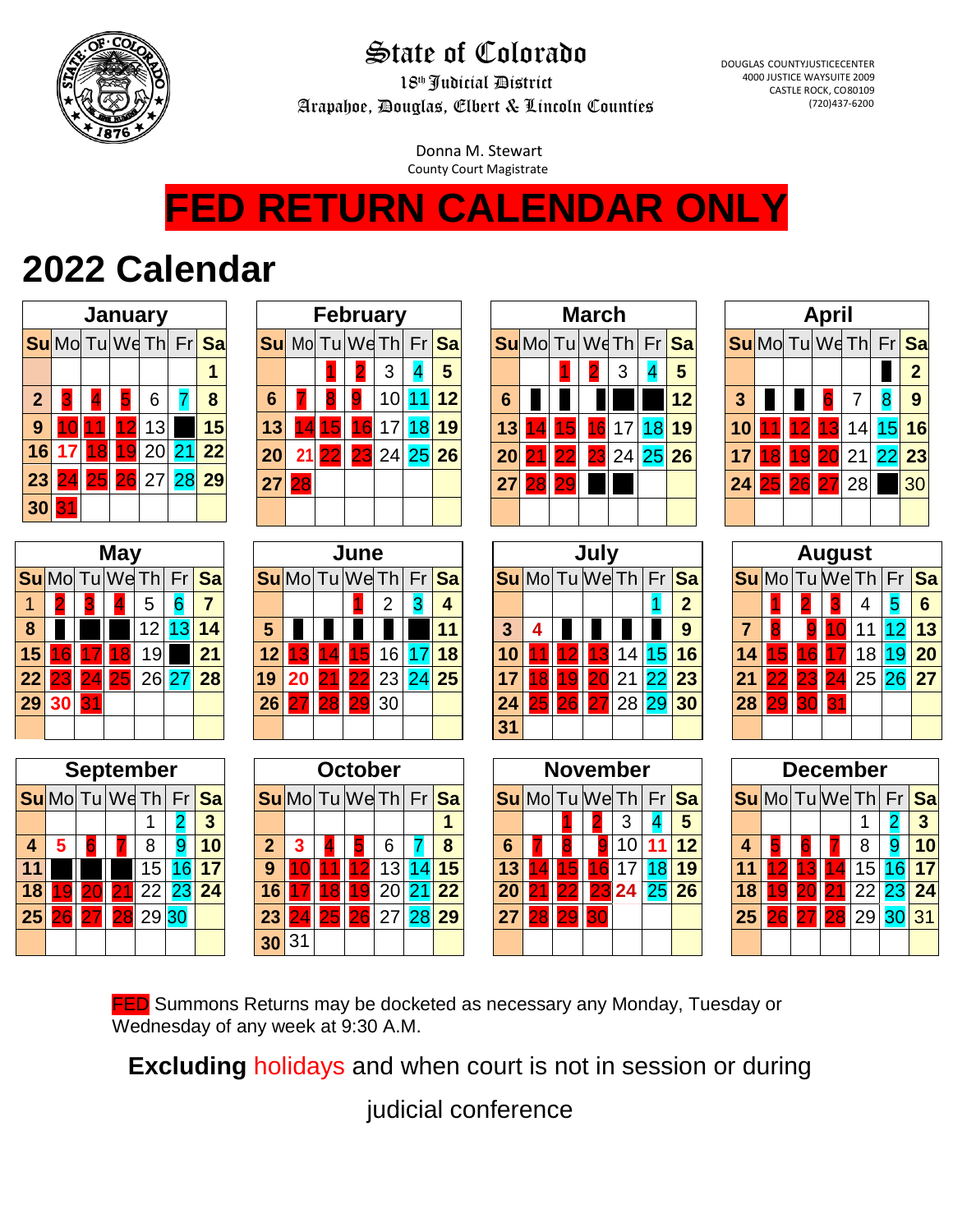**All** *Notices to Set for Trial* **should indicate that the Division Clerk will be contacted either on a Tuesday or Wednesday between 9:00AM and 10:30 AM for a trial setting by phone or by Email.**

#### **Mark Mascarenas / Donte Nash-Romby**

#### **720-437-6246**

#### **[18thDivisionA@judicial.state.co.us](mailto:18thDivisionA@judicial.state.co.us)**

Although the division clerks may be available for assistance, *Please do not set any matters during recess/not in session times*. *If anything is set during recess/not in session times without approval, the court will reject the filing and/or require the matter to be reset without notice.*

Please allow up to 48 hrs. for returned phone calls and emails.

#### *Mediation Information*

- *1. Mandatory Mediation held on Monday's only at courthouse. \*Call clerk for dates*
- *2. The time slots for mediation are 9:15 Am, 11:30 Am and 1:45 Pm.*
- *3. 48 Hr. Cancellation requirement. Mediation to be cancelled the Friday priorby noon to avoid mediation fee. Call 303/791-3574 to cancel.*
- *4. Plaintiff and or Counsel are required to provide "the Mandatory Mediation Order." and notice to Defendant(s) along with proper notice; proof to the court. Each*
- *5. Attorney may not set more than 2 cases for mediation per time slot.*
- *6. Mediation to occur within 35-45 days after the return date.*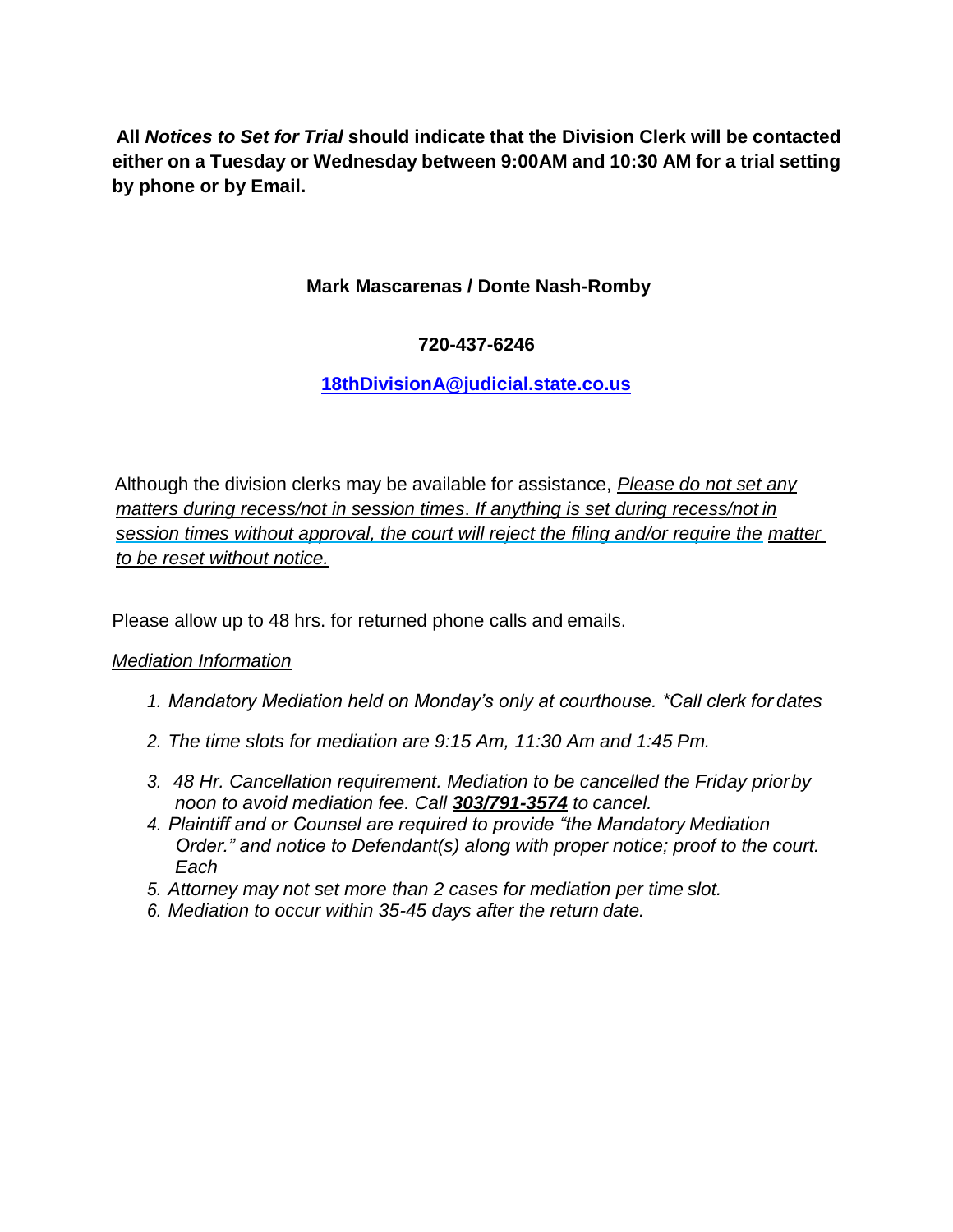#### **DOUGLAS COUNTY CIVIL MANDATED MEDIATION MEMORANDUM**

**From: Judge Donna M. Stewart, County Court Judge Division A** 

**Date: October 11, 2021**

#### **ALL CIVIL CASES, UNLESS SPECIFICALLY EXEMPTED BY THE COURT, SHALL BE SET FOR MANDATORY MEDIATION WITH A MEDIATOR FOLLOWING FILING OF AN ANSWER BY THE DEFENDANT IN ACCORDANCE WITH THE FOLLOWING:**

#### **Section One General Mediation Requirements**

- **A.** Plaintiff shall contact Defendant to discuss scheduling of mediation after an answer is filed. **DOCUMENTED FAILURE BY DEFENDANT TO COOPERATE WITH PLAINTIFF IN ARRANGING MEDIATION MAY WELL RESULT IN THE COURT ENTERING DEFAULT JUDGMENT AGAINST DEFENDANT FOR THE RELIEF REQUESTED IN PLAINTIFF'S COMPLAINT.**
- **B.** The parties have two choices for mediation: 1) Use the Douglas County On-Site Mediation Program or 2) Use a private mediator agreed to by both the Plaintiff and Defendant. **THE PARTIES WILL BE REQUIRED TO USE THE DOUGLAS COUNTY ON-SITE MEDIATION PROGRAM IF THEY ARE UNABLE TO AGREE UPON WHO TO USE FOR MEDIATION.**
- **C.** If both sides agree to the Douglas County On-Site Mediation Program which is typically less expensive than private mediation (and/or if the parties are unable to agree upon who to use for mediation), Plaintiff shall contact the court's staff who will set the case for a two hour mediation session with a Douglas County On-Site Mediation Program mediator at the courthouse, on a date that the court's staff will clear with both Plaintiff and Defendant.Each side shall bring and pay \$60.00 on the date of the mediation. **Details regarding theOn-Site Mediation Program and its payment requirements can be found on the next page of this memo. You are responsible for reading and being familiar with them.**
- D. If the parties choose instead to use a private mediator, they will be responsible for choosing the mediator, for scheduling the mediation session with the private mediator and for paying for the mediation session at the rate required by the private mediator and in compliance with the payment requirements of the private mediator, all of which the court has no control over and which the court will not be involved in.
- E. If the parties use a private mediator, Plaintiff shall file a brief status report stating the date, time and place of the mediation so the court can set an appropriate non-appearance status review. Plaintiff shall also within 5 days of completion of the mediation session either file the stipulation reached or a second brief status report stating that no agreement was reached, after which the court's staff will contact both sides to set the matter for trial.
- **F.** Regardless of whether the parties use the Douglas County On-Site Mediation Program or a private mediator, **within 35 days after the filing of Defendant's answer the parties must**